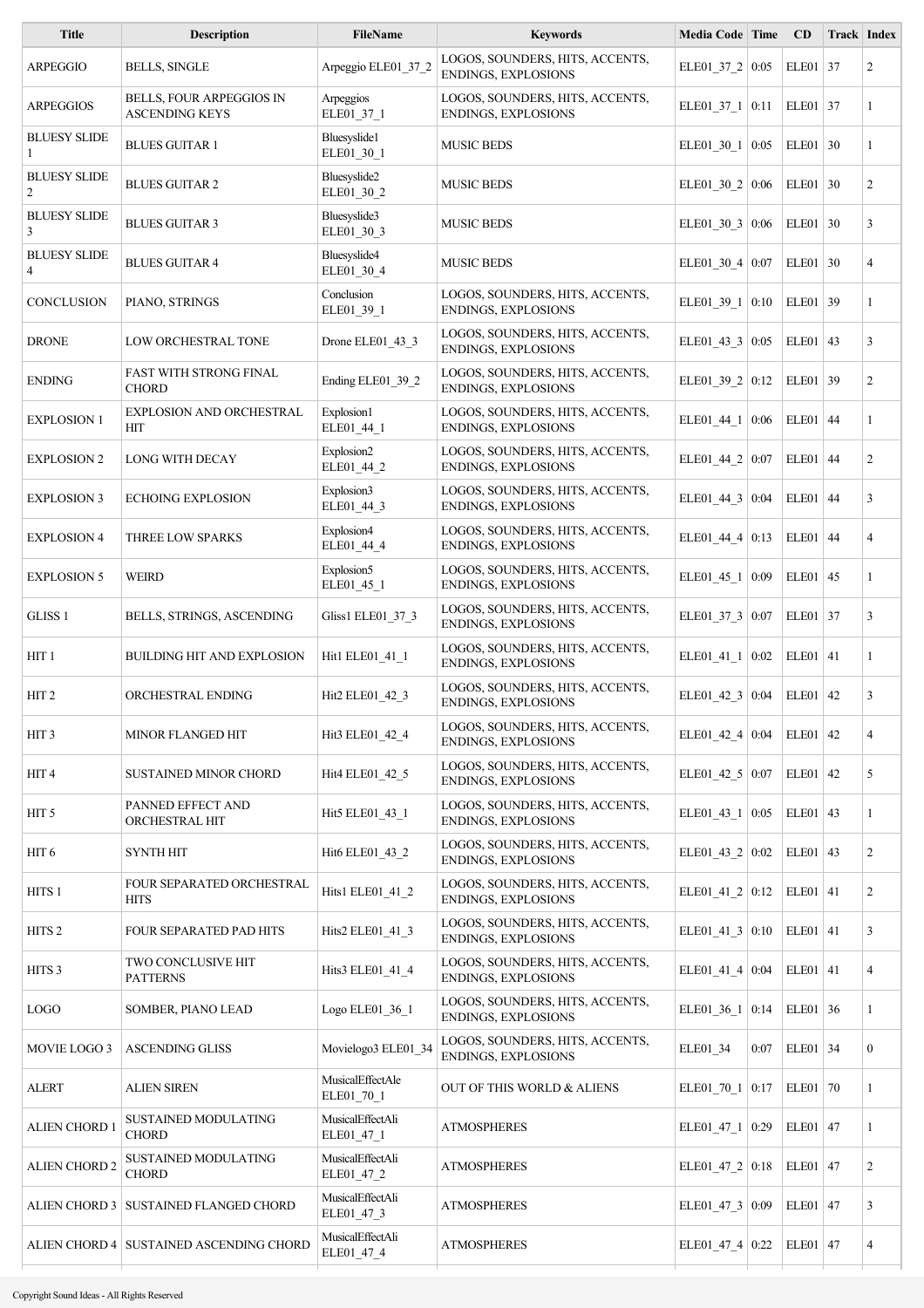| ALIEN <sub>1</sub>  | <b>DRONE</b>                             | MusicalEffectAli<br>ELE01_73_1 | OUT OF THIS WORLD & ALIENS          | ELE01_73_1   0:13       |      | ELE01 73   |    | $\mathbf{1}$            |
|---------------------|------------------------------------------|--------------------------------|-------------------------------------|-------------------------|------|------------|----|-------------------------|
| ALIEN <sub>2</sub>  | <b>TAKE OFF</b>                          | MusicalEffectAli<br>ELE01_73_2 | OUT OF THIS WORLD & ALIENS          | ELE01_73_2   0:06       |      | ELE01 73   |    | $\overline{c}$          |
| <b>ALIEN 3</b>      | TAKE OFF AND SUSTAIN                     | MusicalEffectAli<br>ELE01 73 3 | OUT OF THIS WORLD & ALIENS          | ELE01_73_3 $\vert$ 0:40 |      | ELE01   73 |    | 3                       |
| <b>ALIEN 4</b>      | <b>TAKE OFF</b>                          | MusicalEffectAli<br>ELE01_73_4 | OUT OF THIS WORLD & ALIENS          | ELE01_73_4 $0:12$       |      | ELE01 73   |    | $\overline{4}$          |
| <b>AMBIANCE 1</b>   | LOW, SOMBER                              | MusicalEffectAmb<br>ELE01_65_1 | OUT OF THIS WORLD & ALIENS          | ELE01_65_1   0:32       |      | $ELE01$ 65 |    | 1                       |
| <b>AMBIANCE 2</b>   | <b>DARK MOVES</b>                        | MusicalEffectAmb<br>ELE01_65_2 | OUT OF THIS WORLD & ALIENS          | ELE01_65_2   1:50       |      | $ELE01$ 65 |    | $\overline{c}$          |
| <b>BIRDIES</b>      | <b>CHIRPING</b>                          | MusicalEffectBir<br>ELE01_64_3 | EFFECTS, ZAPS, SIZZLES              | ELE01_64_3   $0:04$     |      | $ELE01$ 64 |    | 3                       |
| <b>BLASTS</b>       | <b>THREE VERSIONS</b>                    | MusicalEffectBla<br>ELE01_62_1 | EFFECTS, ZAPS, SIZZLES              | ELE01_62_1   $0:09$     |      | $ELE01$ 62 |    | 1                       |
| <b>BUBBLES 1</b>    | WHISTLES AND BUBBLES                     | MusicalEffectBub<br>ELE01_51_1 | EFFECTS, ZAPS, SIZZLES              | $ELE01_51_1   0:08$     |      | $ELE01$ 51 |    | 1                       |
| <b>BUBBLING 1</b>   | DESCENDING BUBBLES                       | MusicalEffectBub<br>ELE01_63_1 | EFFECTS, ZAPS, SIZZLES              | ELE01 63 1 0:05         |      | ELE01 63   |    | 1                       |
| <b>BUBBLING 2</b>   | <b>ASCENDING BUBBLES</b>                 | MusicalEffectBub<br>ELE01_63_2 | EFFECTS, ZAPS, SIZZLES              | ELE01_63_2   $0:08$     |      | ELE01 63   |    | $\overline{c}$          |
| <b>BUBBLES 2</b>    | <b>DESCENDING</b>                        | MusicalEffectBubbl<br>ELE01_54 | EFFECTS, ZAPS, SIZZLES              | ELE01_54                | 0:07 | ELE01 54   |    | $\boldsymbol{0}$        |
| CELL DOOR 1         | PRISON DOOR SLAM                         | MusicalEffectCel<br>ELE01_49_1 | EFFECTS, ZAPS, SIZZLES              | ELE01_49_1              | 0:06 | ELE01 49   |    | $\mathbf{1}$            |
| CELL DOOR 2         | PRISON DOOR SLAM, BIGGER                 | MusicalEffectCel<br>ELE01_49_2 | EFFECTS, ZAPS, SIZZLES              | ELE01_49_2 $\vert$ 0:08 |      | ELE01 49   |    | $\overline{c}$          |
| <b>CHIMES 1</b>     | WEIRD, GHOSTLY                           | MusicalEffectChi<br>ELE01_65_4 | OUT OF THIS WORLD & ALIENS          | ELE01_65_4 0:29         |      | $ELE01$ 65 |    | 4                       |
| <b>CHIMES 2</b>     | BUSY CHIMES AND ETHEREAL<br><b>VOICE</b> | MusicalEffectChi<br>ELE01_69_1 | OUT OF THIS WORLD & ALIENS          | ELE01_69_1              | 0:30 | ELE01 69   |    | 1                       |
| <b>CHIMES 3</b>     | <b>STEREO GLISSES</b>                    | MusicalEffectChime<br>ELE01_94 | <b>INSTRUMENTS &amp; PERCUSSION</b> | ELE01_94                | 0:10 | ELE01 94   |    | $\boldsymbol{0}$        |
| <b>CYMBAL1</b>      | <b>DOWN</b>                              | MusicalEffectCym<br>ELE01_66_1 | OUT OF THIS WORLD & ALIENS          | ELE01_66_1 0:04         |      | $ELE01$ 66 |    | 1                       |
| <b>CYMBAL 2</b>     | DOWN AND UP                              | MusicalEffectCym<br>ELE01_66_2 | OUT OF THIS WORLD & ALIENS          | ELE01 66 $2   0:18$     |      | $ELE01$ 66 |    | $\overline{c}$          |
| <b>CYMBAL 3</b>     | <b>LONG GLISS UP</b>                     | MusicalEffectCym<br>ELE01_66_3 | OUT OF THIS WORLD & ALIENS          | ELE01_66_3   0:13       |      | $ELE01$ 66 |    | 3                       |
| CYMBAL <sub>4</sub> | <b>GLISS DOWN</b>                        | MusicalEffectCym<br>ELE01_66_4 | OUT OF THIS WORLD & ALIENS          | ELE01 66 4 0:06         |      | $ELE01$ 66 |    | 4                       |
| CYMBAL 5            | <b>FLY BY</b>                            | MusicalEffectCym<br>ELE01_67_2 | OUT OF THIS WORLD & ALIENS          | ELE01 67 2 0:06         |      | $ELE01$ 67 |    | $\overline{c}$          |
| <b>CYMBALS 1</b>    | REVERSED, DOWN & UP                      | MusicalEffectCym<br>ELE01_86_1 | <b>INSTRUMENTS &amp; PERCUSSION</b> | ELE01_86_1 $\vert$      | 0:18 | ELE01 86   |    | 1                       |
| <b>CYMBALS 2</b>    | <b>SWELL</b>                             | MusicalEffectCym<br>ELE01_86_2 | <b>INSTRUMENTS &amp; PERCUSSION</b> | ELE01_86_2   $0:05$     |      | ELE01 86   |    | $\overline{c}$          |
| <b>CYMBALS 3</b>    | <b>LOW SWELL</b>                         | MusicalEffectCym<br>ELE01_86_3 | <b>INSTRUMENTS &amp; PERCUSSION</b> | ELE01 86 $3   0:03$     |      | ELE01      | 86 | 3                       |
| <b>CYMBALS 4</b>    | <b>HIGH SWELL</b>                        | MusicalEffectCym<br>ELE01_86_4 | INSTRUMENTS & PERCUSSION            | ELE01_86_4 0:04         |      | ELE01      | 86 | 4                       |
| <b>CYMBALS 5</b>    | <b>BIG SWELL</b>                         | MusicalEffectCym<br>ELE01_87_1 | <b>INSTRUMENTS &amp; PERCUSSION</b> | $ELE01_87_1$            | 0:13 | ELE01   87 |    | 1                       |
| <b>CYMBALS 6</b>    | <b>BIGHIT</b>                            | MusicalEffectCym<br>ELE01_87_2 | <b>INSTRUMENTS &amp; PERCUSSION</b> | ELE01_87_2 0:07         |      | ELE01   87 |    | 2                       |
| <b>CYMBALS 7</b>    | <b>SWELL</b>                             | MusicalEffectCym<br>ELE01_88_1 | <b>INSTRUMENTS &amp; PERCUSSION</b> | ELE01_88_1 0:09         |      | ELE01 88   |    | $\mathbf{1}$            |
| <b>CYMBALS 8</b>    | <b>SWELL AND HIT</b>                     | MusicalEffectCym<br>ELE01_88_2 | <b>INSTRUMENTS &amp; PERCUSSION</b> | ELE01_88_2 0:04         |      | ELE01      | 88 | $\overline{c}$          |
| CYMBALS 9           | <b>FINGER CYMBALS</b>                    | MusicalEffectCym<br>ELE01_89_1 | <b>INSTRUMENTS &amp; PERCUSSION</b> | ELE01_89_1   0:04       |      | ELE01   89 |    | 1                       |
| <b>CYMBALS 10</b>   | <b>HAND CYMBALS</b>                      | MusicalEffectCym<br>ELE01_89_2 | <b>INSTRUMENTS &amp; PERCUSSION</b> | ELE01 89 $2   0:05$     |      | ELE01   89 |    | $\overline{\mathbf{c}}$ |
|                     |                                          |                                |                                     |                         |      |            |    |                         |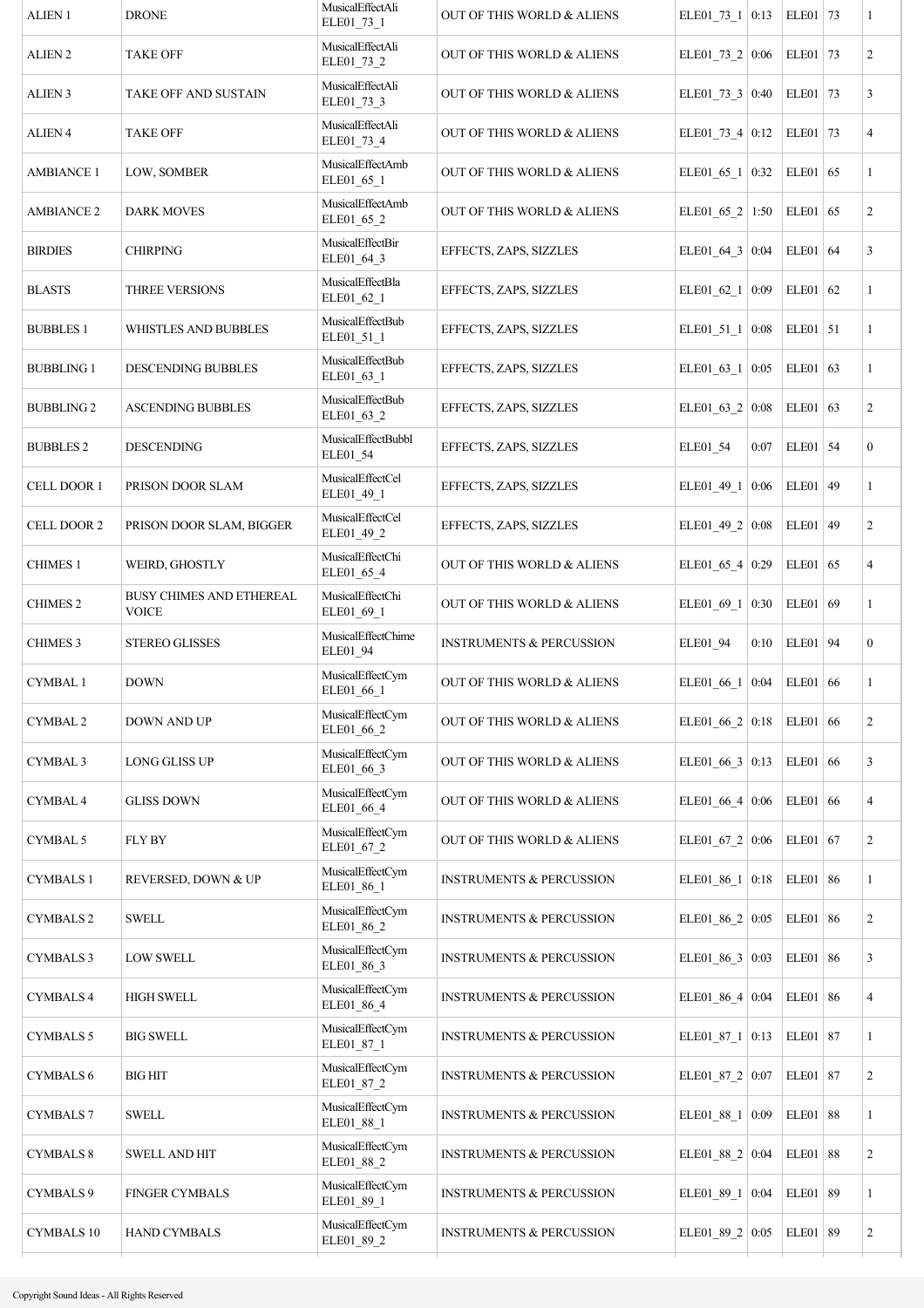| <b>DANGER 1</b>     | <b>MYSTERIOUS PIANO</b>                | MusicalEffectDan<br>ELE01_82_1 | SUSPENSE, DANGER, HORROR                               | ELE01_82_1 0:04         |      | ELE01 82        |    | 1                |
|---------------------|----------------------------------------|--------------------------------|--------------------------------------------------------|-------------------------|------|-----------------|----|------------------|
| DANGER 2            | <b>MYSTERIOUS PIANO</b>                | MusicalEffectDan<br>ELE01_82_2 | SUSPENSE, DANGER, HORROR                               | ELE01 82 $2   0:06$     |      | ELE01           | 82 | $\overline{c}$   |
| DANGER 3            | <b>STRING CHORD</b>                    | MusicalEffectDan<br>ELE01_82_3 | SUSPENSE, DANGER, HORROR                               | ELE01_82_3 0:05         |      | ELE01 82        |    | 3                |
| <b>DANGER 4</b>     | <b>STRING CHORD</b>                    | MusicalEffectDan<br>ELE01_82_4 | SUSPENSE, DANGER, HORROR                               | ELE01_82_4 $\vert$ 0:05 |      | ELE01 82        |    | $\overline{4}$   |
| <b>DANGER 5</b>     | <b>STRING CHORD</b>                    | MusicalEffectDan<br>ELE01_82_5 | SUSPENSE, DANGER, HORROR                               | ELE01_82_5 $\vert$ 0:05 |      | ELE01 82        |    | 5                |
| DANGER 6            | <b>GNASHING</b>                        | MusicalEffectDan<br>ELE01_82_6 | SUSPENSE, DANGER, HORROR                               | ELE01_82_6 0:06         |      | ELE01 82        |    | 6                |
| <b>END CHORDS</b>   | CONCLUSIVE STRING AND<br>VOICE PATTERN | MusicalEffectEnd<br>ELE01_48   | <b>ATMOSPHERES</b>                                     | ELE01_48                | 0:12 | $ELE01$ 48      |    | $\mathbf{0}$     |
| <b>EXPLOSION 6</b>  | MULTIPLE WEIRD EXPLOSIONS              | MusicalEffectExp<br>ELE01_45_2 | LOGOS, SOUNDERS, HITS, ACCENTS,<br>ENDINGS, EXPLOSIONS | ELE01_45_2 0:23         |      | $ELE01$ 45      |    | $\overline{c}$   |
| FAXIN' 1            | FAX SFX OVER RAP GROOVE                | MusicalEffectFax<br>ELE01_05_1 | <b>MUSIC BEDS</b>                                      | ELE01 05 $1$            | 0:32 | $ELE01$ 5       |    | 1                |
| <b>FAXIN'2</b>      | WITH HAND CLAPS                        | MusicalEffectFax<br>ELE01_05_2 | <b>MUSIC BEDS</b>                                      | ELE01_05_2   0:34       |      | ELE01 $\vert$ 5 |    | $\overline{2}$   |
| FAX <sub>1</sub>    | <b>CONNECTION ATTEMPT</b>              | MusicalEffectFax<br>ELE01_95   | <b>FAX MACHINES</b>                                    | ELE01_95                | 0:51 | ELE01 95        |    | $\boldsymbol{0}$ |
| FAX <sub>2</sub>    | CONNECTION ATTEMPT, SHORT              | MusicalEffectFax<br>ELE01_96   | <b>FAX MACHINES</b>                                    | ELE01 96                | 0:13 | ELE01 96        |    | $\mathbf{0}$     |
| FAX <sub>3</sub>    | DIAL, CONNECT, HANG-UP                 | MusicalEffectFax<br>ELE01 97   | <b>FAX MACHINES</b>                                    | ELE01_97                | 1:01 | ELE01 97        |    | $\boldsymbol{0}$ |
| FAX4                | <b>MODEM</b>                           | MusicalEffectFax<br>ELE01_98   | <b>FAX MACHINES</b>                                    | ELE01 98                | 0:18 | ELE01 98        |    | $\mathbf{0}$     |
| FAX <sub>5</sub>    | MODEM CONNECTION                       | MusicalEffectFax<br>ELE01_99_1 | <b>FAX MACHINES</b>                                    | ELE01_99_1 $\vert$ 0:21 |      | ELE01 99        |    | 1                |
| FAX <sub>6</sub>    | BUSY, DISCONNECT                       | MusicalEffectFax<br>ELE01_99_2 | <b>FAX MACHINES</b>                                    | ELE01_99_2 $\mid$ 0:07  |      | ELE01 99        |    | $\mathbf{2}$     |
| <b>FLUTES</b>       | <b>BUSY, MYSTERIOUS</b>                | MusicalEffectFlu<br>ELE01_67_1 | OUT OF THIS WORLD & ALIENS                             | ELE01_67_1   0:15       |      | ELE01 67        |    | 1                |
| FLY BY 1            | <b>ASCENDING</b>                       | MusicalEffectFly<br>ELE01_60_1 | EFFECTS, ZAPS, SIZZLES                                 | ELE01_60_1   0:18       |      | $ELE01$ 60      |    | $\mathbf{1}$     |
| FLY BY 2            | TWO, PANNED                            | MusicalEffectFly<br>ELE01_60_2 | EFFECTS, ZAPS, SIZZLES                                 | ELE01 60 $2   0:13$     |      | ELE01   60      |    | $\overline{c}$   |
| GHOSTS 1            | <b>LACING OF EERIE GLISSES</b>         | MusicalEffectGho<br>ELE01_68_1 | OUT OF THIS WORLD & ALIENS                             | ELE01_68_1   0:33       |      | $ELE01$ 68      |    | $\mathbf{1}$     |
| GHOSTS <sub>2</sub> | <b>FOREBODING</b>                      | MusicalEffectGho<br>ELE01_68_2 | OUT OF THIS WORLD & ALIENS                             | ELE01_68_2   0:28       |      | $ELE01$ 68      |    | $\overline{c}$   |
| <b>GHOSTS 3</b>     | <b>DARK</b>                            | MusicalEffectGho<br>ELE01_68_3 | OUT OF THIS WORLD & ALIENS                             | ELE01_68_3   0:12       |      | $ELE01$ 68      |    | 3                |
| GHOSTS 4            | <b>SCREAMING INFERNO</b>               | MusicalEffectGho<br>ELE01_68_4 | OUT OF THIS WORLD & ALIENS                             | ELE01 68 4 0:34         |      | $ELE01$ 68      |    | $\overline{4}$   |
| GLISS <sub>2</sub>  | LONG GLISS DOWN                        | MusicalEffectGli<br>ELE01_63_3 | EFFECTS, ZAPS, SIZZLES                                 | ELE01 63 $3   0:08$     |      | ELE01           | 63 | 3                |
| GLISS <sub>3</sub>  | LONG GLISS DOWN                        | MusicalEffectGli<br>ELE01_63_4 | EFFECTS, ZAPS, SIZZLES                                 | ELE01_63_4 $\vert$ 0:08 |      | ELE01 63        |    | $\overline{4}$   |
| GLISS <sub>4</sub>  | <b>GLISS AND BUBBLE DOWN</b>           | MusicalEffectGli<br>ELE01_63_5 | EFFECTS, ZAPS, SIZZLES                                 | ELE01_63_5 $\vert$ 0:07 |      | ELE01           | 63 | 5                |
| <b>GNASHING 1</b>   | <b>SINISTER</b>                        | MusicalEffectGna<br>ELE01_69_2 | OUT OF THIS WORLD & ALIENS                             | ELE01_69_2   0:09       |      | ELE01 69        |    | $\overline{c}$   |
| <b>GNASHING 2</b>   | <b>SINISTER</b>                        | MusicalEffectGna<br>ELE01_69_3 | OUT OF THIS WORLD & ALIENS                             | ELE01 69 3 0:13         |      | ELE01 69        |    | 3                |
| GONG 1              | <b>ARABIAN</b>                         | MusicalEffectGon<br>ELE01_84_1 | <b>INSTRUMENTS &amp; PERCUSSION</b>                    | ELE01_84_1   $0:12$     |      | ELE01   84      |    | 1                |
| GONG <sub>2</sub>   | <b>BIG ARABIAN</b>                     | MusicalEffectGon<br>ELE01_84_2 | <b>INSTRUMENTS &amp; PERCUSSION</b>                    | ELE01_84_2 0:17         |      | ELE01   84      |    | $\mathbf{2}$     |
| GONG 3              | BIG                                    | MusicalEffectGon<br>ELE01_84_3 | <b>INSTRUMENTS &amp; PERCUSSION</b>                    | ELE01_84_3 $ 0:17$      |      | ELE01   84      |    | 3                |
| GONG 4              | $_{\rm BIG}$                           | MusicalEffectGon<br>ELE01_84_4 | <b>INSTRUMENTS &amp; PERCUSSION</b>                    | ELE01_84_4   0:13       |      | ELE01   $84$    |    | $\overline{4}$   |
|                     |                                        |                                |                                                        |                         |      |                 |    |                  |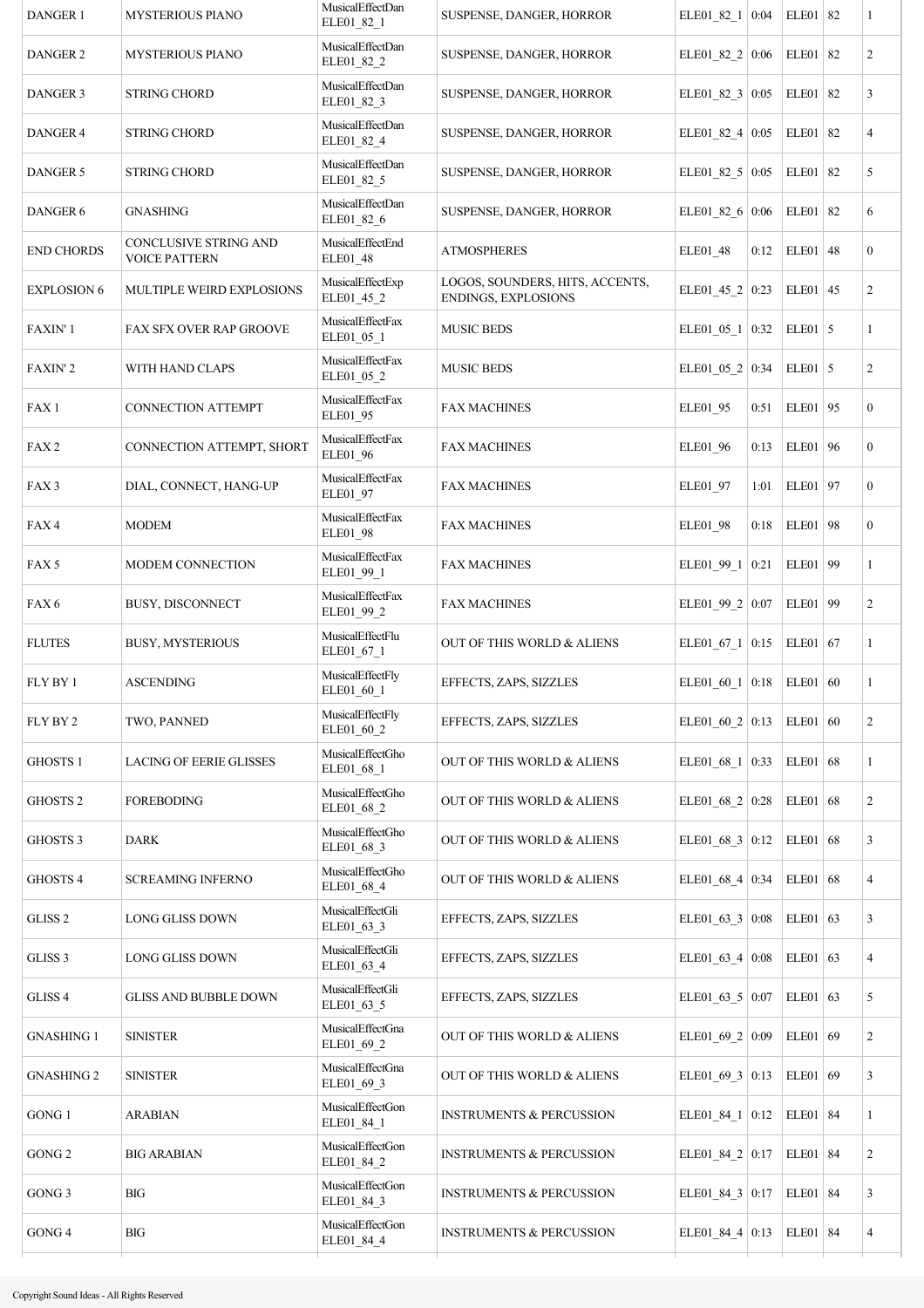| GONG 5              | <b>BIG WITH SWELL</b>                           | MusicalEffectGon<br>ELE01_84_5        | <b>INSTRUMENTS &amp; PERCUSSION</b> | ELE01_84_5 0:12         |      | ELE01   $84$ |    | 5                |
|---------------------|-------------------------------------------------|---------------------------------------|-------------------------------------|-------------------------|------|--------------|----|------------------|
| GONG 6              | BIG, LOW                                        | <b>MusicalEffectGon</b><br>ELE01_85_1 | <b>INSTRUMENTS &amp; PERCUSSION</b> | ELE01_85_1   $0:12$     |      | ELE01 85     |    | 1                |
| GONG 7              | <b>MELLOW</b>                                   | MusicalEffectGon<br>ELE01_85_2        | <b>INSTRUMENTS &amp; PERCUSSION</b> | ELE01_85_2   $0:08$     |      | ELE01        | 85 | $\overline{c}$   |
| $GONG 8$            | <b>STEREO</b>                                   | MusicalEffectGon<br>ELE01_85_3        | <b>INSTRUMENTS &amp; PERCUSSION</b> | ELE01_85_3   0:11       |      | ELE01 85     |    | 3                |
| <b>GROOVE 1</b>     | <b>ENERGETIC WITH ORCHESTRAL</b><br><b>HITS</b> | MusicalEffectGroov<br>ELE01_07        | <b>MUSIC BEDS</b>                   | ELE01_07                | 0:37 | $ELE01$   7  |    | $\mathbf{0}$     |
| <b>GROOVE 2</b>     | NO ORCHESTRAL HITS                              | MusicalEffectGroov<br>ELE01_08        | <b>MUSIC BEDS</b>                   | ELE01 08                | 0:34 | ELE01   8    |    | $\mathbf{0}$     |
| <b>GROOVE 3</b>     | BUSY, FAST, JAZZ WALK                           | MusicalEffectGroov<br>ELE01_09        | MUSIC BEDS                          | ELE01_09                | 0:35 | $ELE01$   9  |    | $\boldsymbol{0}$ |
| GROOVE 4            | SHORT VERSION OF ABOVE                          | MusicalEffectGroov<br>ELE01_10        | <b>MUSIC BEDS</b>                   | ELE01_10                | 0:14 | ELE01   10   |    | $\mathbf{0}$     |
| GROOVE 5            | SAME WITH REVERSE CYMBAL                        | MusicalEffectGroov<br>ELE01_11        | <b>MUSIC BEDS</b>                   | ELE01_11                | 0:12 | ELE01   11   |    | $\boldsymbol{0}$ |
| GROOVE 6            | HEAVY ROCK WITH HORNS                           | MusicalEffectGroov<br>ELE01_12        | <b>MUSIC BEDS</b>                   | ELE01_12                | 0:37 | ELE01        | 12 | $\boldsymbol{0}$ |
| <b>GROOVE 7</b>     | SAME WITH ORGAN, NO HORNS                       | MusicalEffectGroov<br>ELE01_13        | <b>MUSIC BEDS</b>                   | ELE01_13                | 0:37 | ELE01        | 13 | $\boldsymbol{0}$ |
| <b>GROOVE 8</b>     | <b>UNDERSCORE</b>                               | MusicalEffectGroov<br>ELE01_14        | <b>MUSIC BEDS</b>                   | ELE01_14                | 0:37 | ELE01        | 14 | $\boldsymbol{0}$ |
| GROOVE 9            | <b>DANCE TRACK</b>                              | MusicalEffectGroov<br>ELE01_15        | <b>MUSIC BEDS</b>                   | ELE01_15                | 0:38 | $ELE01$   15 |    | $\boldsymbol{0}$ |
| <b>GROOVE 10</b>    | POWERFUL POP ROCK                               | MusicalEffectGroov<br>ELE01_16        | <b>MUSIC BEDS</b>                   | ELE01_16                | 0:34 | ELE01        | 16 | $\mathbf{0}$     |
| <b>GROOVE 11</b>    | FUNK, HORNS, ORGAN,<br><b>RHYTHMS</b>           | MusicalEffectGroov<br>ELE01_24        | <b>MUSIC BEDS</b>                   | ELE01_24                | 0:38 | $ELE01$ 24   |    | $\boldsymbol{0}$ |
| <b>GROOVE 12</b>    | HOUSE, FAST DANCE                               | MusicalEffectGroov<br>ELE01_26        | <b>MUSIC BEDS</b>                   | ELE01 26                | 0:43 | $ELE01$ 26   |    | $\mathbf{0}$     |
| <b>GROOVE 13</b>    | <b>HARD SELL</b>                                | MusicalEffectGroov<br>ELE01 27        | <b>MUSIC BEDS</b>                   | ELE01_27                | 0:34 | ELE01 27     |    | $\boldsymbol{0}$ |
| <b>GROOVE 14</b>    | FUNKY PATTERN, MEDIUM                           | MusicalEffectGroov<br><b>ELE01 28</b> | <b>MUSIC BEDS</b>                   | ELE01_28                | 0:49 | $ELE01$ 28   |    | $\boldsymbol{0}$ |
| <b>HARP</b>         | <b>GLISSES</b>                                  | MusicalEffectHarp<br>ELE01_83         | <b>INSTRUMENTS &amp; PERCUSSION</b> | ELE01 83                | 0:05 | ELE01   83   |    | $\mathbf{0}$     |
| <b>HEARTBEAT</b>    | <b>STEADY</b>                                   | MusicalEffectHeart<br>ELE01 58        | EFFECTS, ZAPS, SIZZLES              | ELE01 58                | 0:09 | $ELE01$ 58   |    | $\mathbf{0}$     |
| <b>HOUSE SLAM1</b>  | <b>FAST RAP</b>                                 | MusicalEffectHou<br>ELE01_20_1        | <b>MUSIC BEDS</b>                   | ELE01 20 1              | 0:34 | ELE01   20   |    | 1                |
| HOUSE SLAM 2        | <b>FAST AND LIGHT</b>                           | MusicalEffectHou<br>ELE01_20_2        | <b>MUSIC BEDS</b>                   | ELE01_20_2   0:34       |      | $ELE01$   20 |    | $\overline{c}$   |
| <b>HOUSE SLAM 3</b> | <b>ENDING</b>                                   | MusicalEffectHou<br>ELE01_20_3        | <b>MUSIC BEDS</b>                   | ELE01_20_3 0:04         |      | $ELE01$ 20   |    | 3                |
| <b>IMPACT</b>       | MUFFLED EXPLOSION                               | MusicalEffectImp<br>ELE01_65_3        | OUT OF THIS WORLD & ALIENS          | ELE01_65_3   $0:02$     |      | ELE01        | 65 | 3                |
| <b>INDUSTRIAL</b>   | <b>STRANGE WALK</b>                             | MusicalEffectIndus<br>ELE01_50        | EFFECTS, ZAPS, SIZZLES              | ELE01_50                | 0:10 | $ELE01$ 50   |    | $\boldsymbol{0}$ |
| <b>LANDSCAPE 1</b>  | STRANGE, MOVING                                 | MusicalEffectLan<br>ELE01_72_1        | OUT OF THIS WORLD & ALIENS          | ELE01_72_1              | 0:15 | ELE01 72     |    | 1                |
| <b>LANDSCAPE 2</b>  | <b>SUSTAINED</b>                                | MusicalEffectLan<br>ELE01 72 2        | OUT OF THIS WORLD & ALIENS          | ELE01_72_2 0:34         |      | ELE01 72     |    | $\overline{c}$   |
| <b>LANDSCAPE 3</b>  | <b>FORLORN</b>                                  | MusicalEffectLan<br>ELE01_72_3        | OUT OF THIS WORLD & ALIENS          | ELE01_72_3 $\vert$ 0:23 |      | ELE01 72     |    | 3                |
| <b>LANDSCAPE 4</b>  | <b>MELTDOWN</b>                                 | MusicalEffectLan<br>ELE01_72_4        | OUT OF THIS WORLD & ALIENS          | ELE01_72_4 $\vert$ 0:23 |      | ELE01 72     |    | 4                |
| <b>MARIMBA1</b>     | <b>FAST PATTERN</b>                             | MusicalEffectMar<br>ELE01_93_1        | <b>INSTRUMENTS &amp; PERCUSSION</b> | ELE01_93_1   0:14       |      | ELE01 93     |    | 1                |
| <b>MARIMBA 2</b>    | <b>METAL MARIMBA</b>                            | MusicalEffectMar<br>ELE01_93_2        | <b>INSTRUMENTS &amp; PERCUSSION</b> | ELE01_93_2   0:04       |      | ELE01 93     |    | $\overline{c}$   |
| MOVIE LOGO 1        | ORCHESTRAL BUILD-UP                             | MusicalEffectMov<br>ELE01_04_1        | <b>MUSIC BEDS</b>                   | $ELE01_04_1$            | 0:22 | $ELE01$ 4    |    | 1                |
|                     |                                                 |                                       |                                     |                         |      |              |    |                  |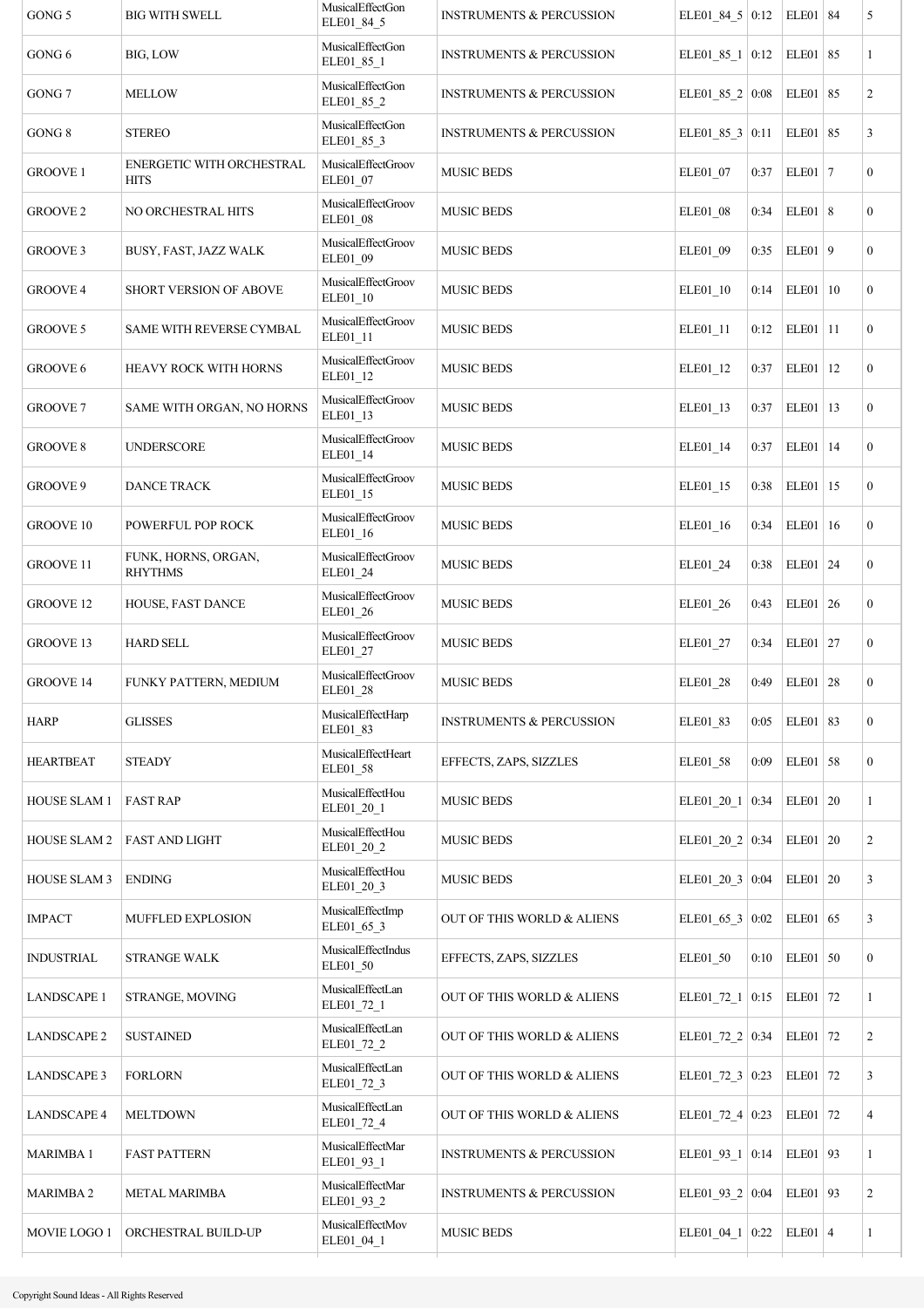| MOVIE LOGO 2                   | <b>LEANER MIX</b>                                             | MusicalEffectMov<br>ELE01_04_2 | <b>MUSIC BEDS</b>          | ELE01 04 2 0:25         |      | $ELE01$ 4  |    | $\overline{c}$   |
|--------------------------------|---------------------------------------------------------------|--------------------------------|----------------------------|-------------------------|------|------------|----|------------------|
| <b>MOVIE</b>                   | <b>OPENER</b>                                                 | MusicalEffectMovie<br>ELE01_03 | <b>MUSIC BEDS</b>          | ELE01 03                | 0:19 | $ELE01$ 3  |    | $\boldsymbol{0}$ |
| PERCUSSION 1                   | EXOTIC RAP PATTERN, MEDIUM<br><b>TEMPO</b>                    | MusicalEffectPer<br>ELE01_21_1 | <b>MUSIC BEDS</b>          | ELE01 21 1              | 0:37 | ELE01   21 |    | $\mathbf{1}$     |
| PERCUSSION 2                   | <b>ENDING</b>                                                 | MusicalEffectPer<br>ELE01_21_2 | <b>MUSIC BEDS</b>          | ELE01_21_2 $\vert$ 0:05 |      | $ELE01$ 21 |    | $\overline{c}$   |
| PERCUSSION 3                   | <b>SURROUND SHAKER</b>                                        | MusicalEffectPer<br>ELE01_21_3 | <b>MUSIC BEDS</b>          | ELE01_21_3 $ 0:04$      |      | $ELE01$ 21 |    | 3                |
| PERCUSSION 4                   | HEAVY RAP WITH SFX, MEDIUM                                    | MusicalEffectPer<br>ELE01_23_1 | <b>MUSIC BEDS</b>          | ELE01_23_1   1:04       |      | $ELE01$ 23 |    | $\mathbf{1}$     |
| PERCUSSION 5                   | <b>SAME WITHOUT SFX</b>                                       | MusicalEffectPer<br>ELE01_23_2 | <b>MUSIC BEDS</b>          | ELE01_23_2 1:02         |      | $ELE01$ 23 |    | $\overline{c}$   |
| <b>POWER GUITAR</b><br>1       | UP & DOWN SCALE                                               | MusicalEffectPow<br>ELE01_29_1 | <b>MUSIC BEDS</b>          | ELE01_29_1 0:07         |      | ELE01      | 29 | 1                |
| POWER GUITAR<br>$\overline{c}$ | <b>BEND LICK</b>                                              | MusicalEffectPow<br>ELE01_29_2 | <b>MUSIC BEDS</b>          | ELE01_29_2 0:04         |      | ELE01      | 29 | $\overline{c}$   |
| <b>POWER GUITAR</b><br>3       | <b>ACCENTED SHORT PHRASE</b>                                  | MusicalEffectPow<br>ELE01_29_3 | <b>MUSIC BEDS</b>          | ELE01_29_3 0:02         |      | ELE01      | 29 | 3                |
| PSYCHO <sub>1</sub>            | STRIDENT, REPETITIVE                                          | MusicalEffectPsy<br>ELE01_81_1 | SUSPENSE, DANGER, HORROR   | ELE01 81 1 0:08         |      | ELE01   81 |    | $\mathbf{1}$     |
| PSYCHO <sub>2</sub>            | SINISTER BUILD-UP                                             | MusicalEffectPsy<br>ELE01_81_2 | SUSPENSE, DANGER, HORROR   | ELE01 81 2 0:09         |      | ELE01 81   |    | $\overline{c}$   |
| PSYCHO <sub>3</sub>            | ORGAN SUSPENSE HIGH                                           | MusicalEffectPsy<br>ELE01_81_3 | SUSPENSE, DANGER, HORROR   | ELE01_81_3   $0:07$     |      | ELE01   81 |    | 3                |
| PSYCHO <sub>4</sub>            | ORGAN SUSPENSE LOW                                            | MusicalEffectPsy<br>ELE01_81_4 | SUSPENSE, DANGER, HORROR   | ELE01_81_4 $\vert$ 0:08 |      | ELE01   81 |    | 4                |
| <b>SCRATCH</b>                 | HARD, ASCENDING RUMBLE                                        | MusicalEffectScr<br>ELE01_51_2 | EFFECTS, ZAPS, SIZZLES     | ELE01 51 2 0:09         |      | $ELE01$ 51 |    | $\overline{c}$   |
| <b>SHARK 1</b>                 | <b>OMINOUS LOW STRINGS</b>                                    | MusicalEffectSha<br>ELE01_79_1 | SUSPENSE, DANGER, HORROR   | ELE01_79_1 0:05         |      | ELE01   79 |    | $\mathbf{1}$     |
| <b>SHARK 2</b>                 | DOUBLE BASS SUSPENSE                                          | MusicalEffectSha<br>ELE01_79_2 | SUSPENSE, DANGER, HORROR   | ELE01 79 2 0:13         |      | ELE01      | 79 | $\overline{c}$   |
| <b>SIREN</b>                   | <b>STRIDENT</b>                                               | MusicalEffectSir<br>ELE01 53 1 | EFFECTS, ZAPS, SIZZLES     | ELE01_53_1   0:04       |      | ELE01 53   |    | 1                |
| <b>SIRENS</b>                  | ONE DOWN, ONE UP WITH LONG   MusicalEffectSir<br><b>DRONE</b> | ELE01 53 2                     | EFFECTS, ZAPS, SIZZLES     | ELE01 53 $2   0:09$     |      | ELE01   53 |    | $\overline{c}$   |
| SIZZLE 1                       | <b>LOOPED</b>                                                 | MusicalEffectSiz<br>ELE01_62_2 | EFFECTS, ZAPS, SIZZLES     | ELE01_62_2   $0:07$     |      | ELE01      | 62 | $\overline{c}$   |
| SIZZLE <sub>2</sub>            | <b>BUBBLY</b>                                                 | MusicalEffectSiz<br>ELE01 62 3 | EFFECTS, ZAPS, SIZZLES     | ELE01_62_3 $\vert$ 0:08 |      | $ELE01$ 62 |    | 3                |
| SIZZLE 3                       | <b>DESCENDING</b>                                             | MusicalEffectSiz<br>ELE01_62_4 | EFFECTS, ZAPS, SIZZLES     | ELE01_62_4 $\vert$ 0:04 |      | ELE01      | 62 | 4                |
| <b>SLAM BAM 1</b>              | <b>HEADBANGER ROCK GROUP</b>                                  | MusicalEffectSla<br>ELE01_06_1 | <b>MUSIC BEDS</b>          | ELE01_06_1   0:19       |      | $ELE01$ 6  |    | $\mathbf{1}$     |
| <b>SLAM BAM 2</b>              | <b>BASS &amp; DRUMS ONLY</b>                                  | MusicalEffectSla<br>ELE01_06_2 | <b>MUSIC BEDS</b>          | ELE01_06_2 0:14         |      | $ELE01$ 6  |    | $\overline{c}$   |
| <b>SLIDE</b>                   | <b>SWOOP</b>                                                  | MusicalEffectSli<br>ELE01_53_3 | EFFECTS, ZAPS, SIZZLES     | ELE01 53 3 0:09         |      | $ELE01$ 53 |    | 3                |
| <b>SLIDE</b>                   | <b>SWOOP</b>                                                  | MusicalEffectSli<br>ELE01_53_4 | EFFECTS, ZAPS, SIZZLES     | ELE01_53_4 $\vert$ 0:08 |      | ELE01      | 53 | 4                |
| <b>SPARKLES 1</b>              | <b>FOUR VARIOUS EFFECTS</b>                                   | MusicalEffectSpa<br>ELE01_59_1 | EFFECTS, ZAPS, SIZZLES     | ELE01_59_1   0:21       |      | ELE01 59   |    | $\mathbf{1}$     |
| <b>SPARKLES 2</b>              | <b>FOUR VARIOUS EFFECTS</b>                                   | MusicalEffectSpa<br>ELE01_59_2 | EFFECTS, ZAPS, SIZZLES     | ELE01_59_2 $ 0:32$      |      | ELE01 59   |    | $\overline{c}$   |
| SPACE 1                        | <b>FALLOUT</b>                                                | MusicalEffectSpa<br>ELE01_75_1 | OUT OF THIS WORLD & ALIENS | ELE01_75_1 0:15         |      | ELE01      | 75 | $\mathbf{1}$     |
| SPACE 2                        | DEEP CONCLUSION                                               | MusicalEffectSpa<br>ELE01_75_2 | OUT OF THIS WORLD & ALIENS | ELE01 75 $2   0:13$     |      | ELE01 75   |    | $\overline{c}$   |
| SPACE 3                        | ALIEN MUSIC BOX                                               | MusicalEffectSpa<br>ELE01_75_3 | OUT OF THIS WORLD & ALIENS | ELE01 75 3 0:37         |      | ELE01      | 75 | 3                |
| SPACE 4                        | <b>STRANGE WORLD</b>                                          | MusicalEffectSpa<br>ELE01_76_1 | OUT OF THIS WORLD & ALIENS | ELE01_76_1 0:53         |      | ELE01 76   |    | $\mathbf{1}$     |
|                                |                                                               |                                |                            |                         |      |            |    |                  |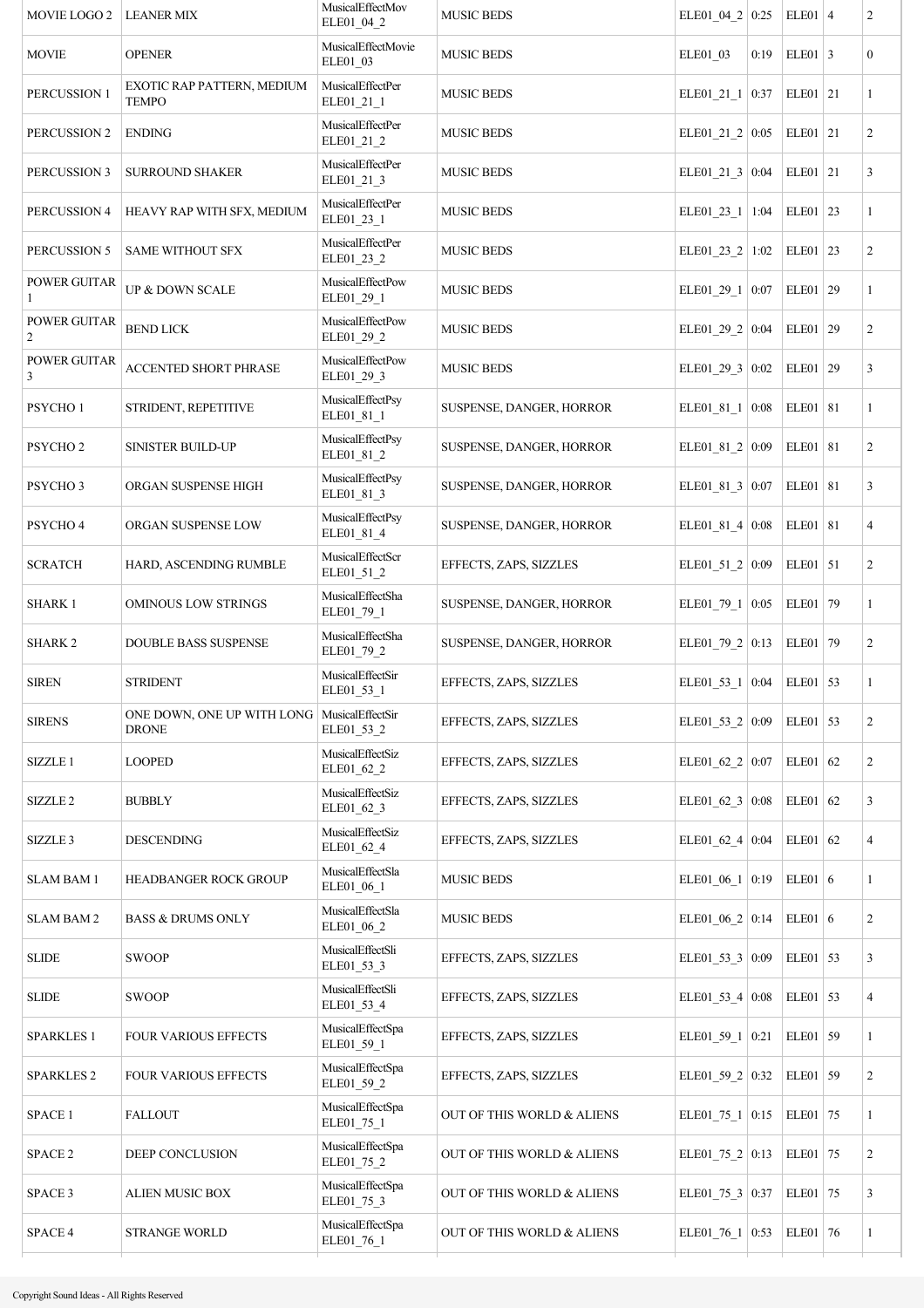| SPACE 5                           | DANGEROUS PLANET                                  | MusicalEffectSpa<br>ELE01_76_2 | OUT OF THIS WORLD & ALIENS          | ELE01_76_2   0:56       |      | ELE01 76    | $\overline{c}$   |
|-----------------------------------|---------------------------------------------------|--------------------------------|-------------------------------------|-------------------------|------|-------------|------------------|
| <b>SPACE JAM</b>                  | FUNKY, FAST, SCI-FI FX                            | MusicalEffectSpace<br>ELE01_25 | <b>MUSIC BEDS</b>                   | ELE01_25                | 1:04 | $ELE01$ 25  | $\boldsymbol{0}$ |
| SPACE 6                           | <b>GOOSE BUMPS</b>                                | MusicalEffectSpace<br>ELE01_77 | OUT OF THIS WORLD & ALIENS          | ELE01_77                | 1:14 | ELE01 77    | $\mathbf{0}$     |
| SPACE 7                           | <b>ERUPTION</b>                                   | MusicalEffectSpace<br>ELE01_78 | OUT OF THIS WORLD & ALIENS          | ELE01_78                | 0:33 | ELE01 78    | $\overline{0}$   |
| <b>SPARKLE</b>                    | PULSATING, LOW                                    | MusicalEffectSpark<br>ELE01_57 | EFFECTS, ZAPS, SIZZLES              | ELE01_57                | 0:05 | $ELE01$ 57  | $\mathbf{0}$     |
| <b>SUSPENSE 1</b>                 | DRONE, SNARE DRUM,<br>ORCHESTRAL HIT              | MusicalEffectSus<br>ELE01_46_1 | <b>ATMOSPHERES</b>                  | ELE01_46_1   0:20       |      | $ELE01$ 46  | 1                |
| <b>SUSPENSE 2</b>                 | MIX WITH LESS SNARE                               | MusicalEffectSus<br>ELE01_46_2 | <b>ATMOSPHERES</b>                  | ELE01_46_2   0:20       |      | $ELE01$ 46  | $\overline{2}$   |
| <b>SUSPENSE 3</b>                 | NO ORCHESTRAL HIT AT END                          | MusicalEffectSus<br>ELE01_46_3 | <b>ATMOSPHERES</b>                  | ELE01_46_3   0:20       |      | $ELE01$ 46  | 3                |
| <b>SUSPENSE 4</b>                 | SHORT VERSION WITH REVERSE<br><b>CYMBAL INTRO</b> | MusicalEffectSus<br>ELE01_46_4 | <b>ATMOSPHERES</b>                  | ELE01_46_4 0:12         |      | $ELE01$ 46  | $\overline{4}$   |
| <b>SUSPENSE 5</b>                 | SHORT VERSION WITHOUT<br>REVERSE CYMBAL           | MusicalEffectSus<br>ELE01_46_5 | <b>ATMOSPHERES</b>                  | ELE01_46_5 $ 0:11$      |      | $ELE01$ 46  | 5                |
| <b>SWELL</b>                      | WHOOSH AND CHORD                                  | MusicalEffectSwell<br>ELE01_52 | EFFECTS, ZAPS, SIZZLES              | ELE01 52                | 0:15 | ELE01 52    | $\boldsymbol{0}$ |
| <b>THUNDER</b>                    | <b>SEVERAL CLAPS</b>                              | MusicalEffectThu<br>ELE01_64_1 | EFFECTS, ZAPS, SIZZLES              | ELE01 64 1              | 0:09 | $ELE01$ 64  | 1                |
| <b>TIMPANI1</b>                   | <b>ENDING</b>                                     | MusicalEffectTim<br>ELE01_92_1 | <b>INSTRUMENTS &amp; PERCUSSION</b> | ELE01_92_1   0:06       |      | ELE01 92    | 1                |
| <b>TIMPANI 2</b>                  | ENDING, HIGHER                                    | MusicalEffectTim<br>ELE01_92_2 | <b>INSTRUMENTS &amp; PERCUSSION</b> | ELE01_92_2 0:05         |      | ELE01 92    | $\overline{2}$   |
| <b>TIMPANI3</b>                   | <b>SLOW ENDING</b>                                | MusicalEffectTim<br>ELE01_92_3 | <b>INSTRUMENTS &amp; PERCUSSION</b> | ELE01_92_3 0:07         |      | ELE01 92    | 3                |
| TIME                              | PIANO TIC-TOC                                     | MusicalEffectTime<br>ELE01_91  | <b>INSTRUMENTS &amp; PERCUSSION</b> | ELE01_91                | 0:16 | ELE01 91    | $\boldsymbol{0}$ |
| <b>TRAFFIC 1</b>                  | CAR HORNS, ENERGETIC POP<br><b>RHYTHM</b>         | MusicalEffectTraff<br>ELE01_01 | <b>MUSIC BEDS</b>                   | ELE01 01                | 0:48 | $ELE01$   1 | $\mathbf{0}$     |
| <b>TRAFFIC 2</b>                  | <b>NO HORN FX</b>                                 | MusicalEffectTraff<br>ELE01 02 | <b>MUSIC BEDS</b>                   | ELE01_02                | 0:46 | $ELE01$ 2   | $\boldsymbol{0}$ |
| <b>TRANSMISSION   RADIO NOISE</b> |                                                   | MusicalEffectTrans<br>ELE01_55 | EFFECTS, ZAPS, SIZZLES              | ELE01 55                | 0:14 | $ELE01$ 55  | $\boldsymbol{0}$ |
| UFO <sub>1</sub>                  | <b>FLY BY</b>                                     | MusicalEffectUfo<br>ELE01_71_1 | OUT OF THIS WORLD & ALIENS          | ELE01_71_1 $\vert$ 0:09 |      | ELE01 71    | $\mathbf{1}$     |
| UFO <sub>2</sub>                  | <b>LANDING</b>                                    | MusicalEffectUfo<br>ELE01_71_2 | OUT OF THIS WORLD & ALIENS          | ELE01_71_2 $ 0:11$      |      | ELE01   71  | $\overline{c}$   |
| UFO <sub>3</sub>                  | <b>TAKING OFF</b>                                 | MusicalEffectUfo<br>ELE01 71 3 | OUT OF THIS WORLD & ALIENS          | ELE01_71_3 0:09         |      | ELE01   71  | 3                |
| UFO <sub>4</sub>                  | DEEP RESONANCE                                    | MusicalEffectUfo<br>ELE01_71_4 | OUT OF THIS WORLD $\&$ ALIENS       | ELE01_71_4 $\vert$ 0:06 |      | ELE01   71  | $\overline{4}$   |
| UFO 5                             | <b>ZAPPER</b>                                     | MusicalEffectUfo<br>ELE01_71_5 | OUT OF THIS WORLD & ALIENS          | ELE01 71 $5 \mid 0.04$  |      | ELE01   71  | 5                |
| <b>URGENT</b>                     | HEAVY ROCK RIFF, BIG ENDING                       | MusicalEffectUrgen<br>ELE01_22 | <b>MUSIC BEDS</b>                   | ELE01_22                | 0:31 | $ELE01$ 22  | $\boldsymbol{0}$ |
| <b>VAMPIRE 1</b>                  | PIANO SCRAPE                                      | MusicalEffectVam<br>ELE01_80_1 | SUSPENSE, DANGER, HORROR            | ELE01 80 1              | 0:04 | $ELE01$ 80  | 1                |
| <b>VAMPIRE 2</b>                  | ORGAN SUSPENSE                                    | MusicalEffectVam<br>ELE01_80_2 | SUSPENSE, DANGER, HORROR            | ELE01_80_2   0:11       |      | $ELE01$ 80  | $\overline{c}$   |
| <b>VAMPIRE 3</b>                  | ORGAN PROGRESSION                                 | MusicalEffectVam<br>ELE01_80_3 | SUSPENSE, DANGER, HORROR            | ELE01_80_3 0:09         |      | $ELE01$ 80  | 3                |
| <b>VIBRASLAP1</b>                 | <b>FADING</b>                                     | MusicalEffectVib<br>ELE01_61_1 | EFFECTS, ZAPS, SIZZLES              | ELE01_61_1   0:10       |      | $ELE01$ 61  | 1                |
| <b>VIBRASLAP2</b>                 | <b>LONGER FADE</b>                                | MusicalEffectVib<br>ELE01_61_2 | EFFECTS, ZAPS, SIZZLES              | ELE01 61 2 0:11         |      | $ELE01$ 61  | $\overline{2}$   |
| <b>VIBES 1</b>                    | SHORT CLIMBING ARPEGGIOS                          | MusicalEffectVib<br>ELE01_90_1 | <b>INSTRUMENTS &amp; PERCUSSION</b> | ELE01_90_1   0:08       |      | ELE01   90  | 1                |
| VIBES 2                           | FAST CLIMBING ARPEGGIOS                           | MusicalEffectVib<br>ELE01_90_2 | <b>INSTRUMENTS &amp; PERCUSSION</b> | ELE01 90 2 0:07         |      | ELE01   90  | $\overline{c}$   |
|                                   |                                                   |                                |                                     |                         |      |             |                  |